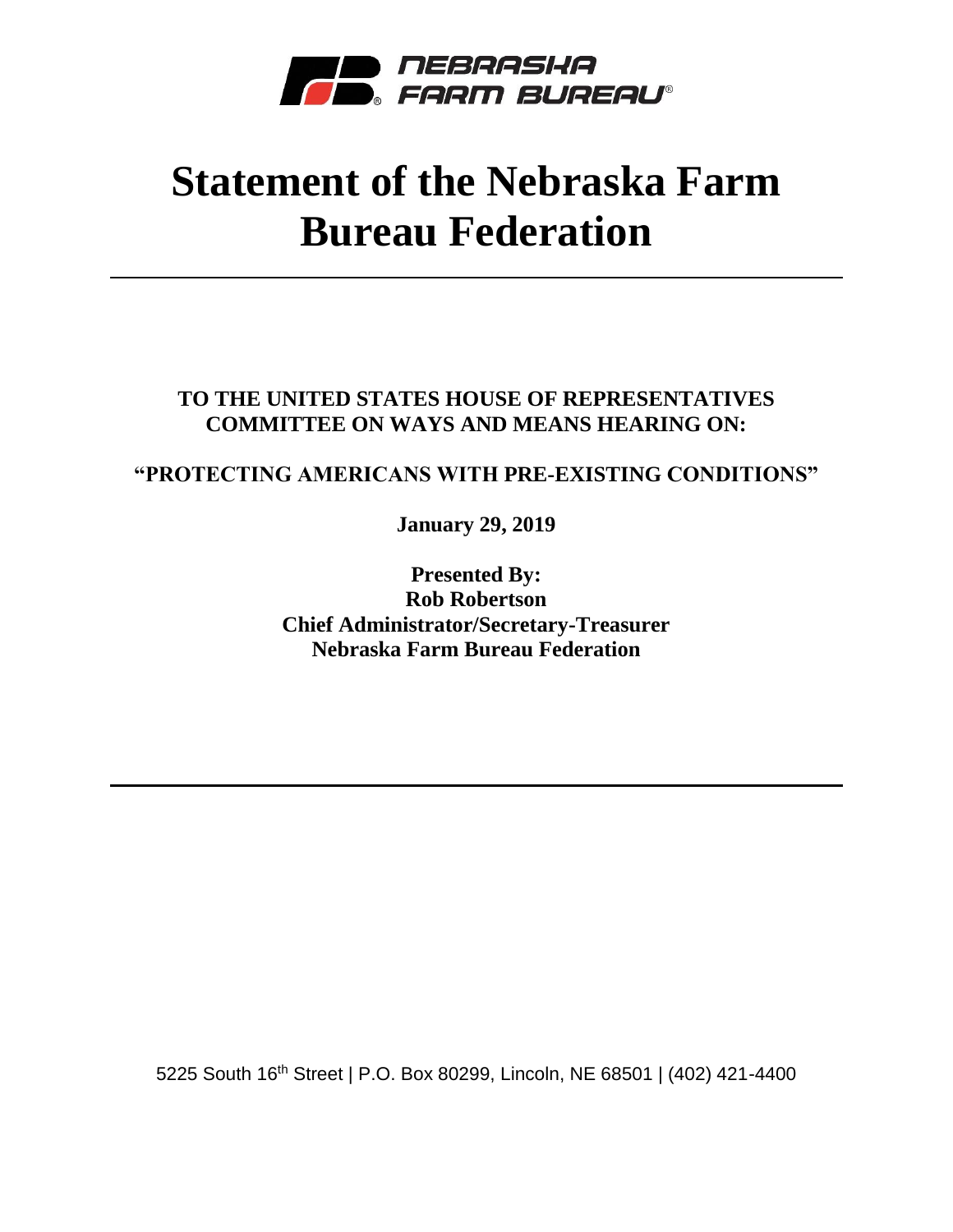Chairman Neal, Ranking Member Brady and members of the Committee, thank you for the opportunity to speak with you today. My name is Rob Robertson, and I am the Chief Administrator/Secretary-Treasurer for the Nebraska Farm Bureau Federation (NEFB), Nebraska's largest general farm and ranch organization with over 59,000-member families. I am pleased to offer you our thoughts and inform you on the steps our organization has taken to protect those with pre-existing health conditions.

In August 2009, NEFB issued a news release expressing its concern that health insurance costs could dramatically increase for farmers and ranchers under policies similar to those Congress considered and later included in the Patient Protection and Affordable Care Act (ACA). The news release stated that "A large majority of food producers are self-employed, and many buy their own health insurance without the benefit of being part of a group." We also pointed out that farmers and ranchers would likely suffer the most with any increase in health insurance premiums associated with adoption of some of the policies found in the ACA given farmers and ranchers inability to pass increased costs onto customers, an option available to other businesses.

Today, nearly a decade after passage of the ACA, our concerns about skyrocketing health insurance premiums in the individual market and the impact on farmers and ranchers associated with the ACA have proven to be correct.

Escalating health care and health insurance costs were among the top concerns registered by farmers and ranchers who attended a series of NEFB listening sessions held across the state in the summer of 2018. Whether it was reports of health care premiums becoming the first or second highest living expense, stories of a spouse having to find off-farm work to secure employer provided health insurance, or families (young and old) dropping health care insurance all together, we heard directly from those struggling with how to deal with increasing health insurance costs. In several instances, people were in tears explaining how they wanted to help on the family farm but could not because they were forced to work in town for the sole reason of getting health insurance for their family.

While disheartening, what we heard was not surprising. In the spring of 2017, NEFB conducted a non-scientific survey of NEFB members to gather opinions on their experiences with the ACA as Nebraska eventually lost all but one insurance company in the individual market place because of concerns about the economic viability of such plans. Nearly 850 members participated in the survey. The results clearly showed that farm and ranch families were negatively impacted at a much higher level than their urban cousins in dealing with growth in premiums in the individual market. Nearly 98 percent of the farmers and ranchers surveyed overwhelmingly expressed dissatisfaction with the cost and benefits of their health insurance.

It is through this lens that NEFB began working throughout 2017 and 2018 to develop and eventually offer to our members a first of its kind Association Health Plan (AHP). This plan was provided in partnership with Medica, a health insurance company based out of Minneapolis, Minnesota. In the plan's first year of existence it has helped us offer a quality health insurance option and that has also helped lower costs for farm and ranch families who have been squeezed out of the individual market because of escalating premiums.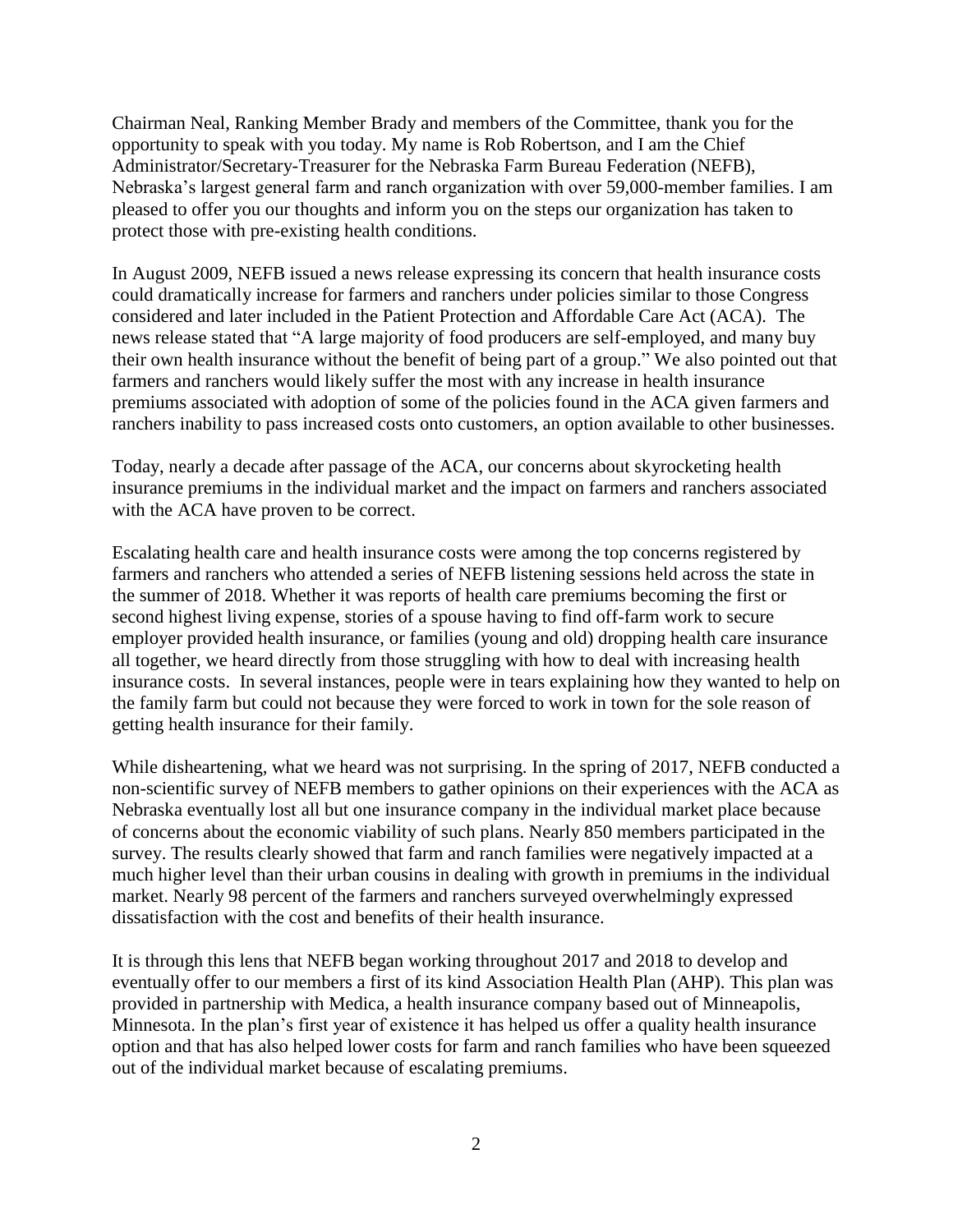In creating this AHP, we deeply believed that it was imperative to cover pre-existing conditions. We wanted to offer great coverage to our farmer/rancher members. In order to attract members to the AHP, we offered health insurance that was reasonably priced and that covered pre-existing conditions. Let me be clear, we do not view our AHP as an attack on the ACA, but a companion to it that provides our member families with another health insurance option that offers them quality care at a reduced cost.

Allowing farmers and ranchers to pool together to form a large health insurance group through the AHP was the best way we could offer this product at a discounted rate from the high costs of premiums in the individual market. Without this ability to form a bona fide large employer group, our farmer and rancher members would be stuck with the high costs and limited options in the individual health insurance market if they can afford them at all.

From a policy standpoint, one of the best ways to protect Americans with pre-existing conditions is to enhance the ability of individuals to band together, pool their risks and form a large group, fully-insured plan using AHPs. In NEFB's case, it is because of the new regulations on AHPs issued by the Department of Labor that allowed us to form a large group health insurance product for farmers, ranchers and those employed in agribusiness.

Most farmers and ranchers are self-employed. The new regulations on AHPs essentially allowed the self-employed farmers and ranchers to qualify as "working owners" which meant they could be classified as both employers and employees under the ERISA requirements for AHPs. Without these new regulations on AHPs and how they treated the self-employed farmers and ranchers, we would have faced greater challenges forming NEFB's AHP and mostly likely would not be offering a plan that is ACA compliant and one that covers pre-existing conditions.

One such example of how our AHP benefits farmers and ranchers comes from a husband and wife who farm together near Fairbury in Southeast Nebraska. They have seen the cost of their health insurance continue to rise, especially over the past two years. With neither working off the farm, two grown and married children, and both being too young for Medicare, it was just the two of them looking for a cost-efficient plan.

In 2018, they paid around \$25,000 for their health insurance coverage. As they are selfemployed, they are covering that entire cost themselves. Around a month before signing up for our new plan, they received a letter stating that for their 2019 enrollment, the same exact health plan was going to cost them more than \$26,000 for the year. Now enrolled in our AHP, for the same coverage through the same company, they will be paying just under \$19,000 for the year.

Outside of simply saving money on their premiums, we can also point to numerous examples of enrollees who previously went without health insurance, now entering the health insurance marketplace because of our more affordable plans. Again, our AHP provides our members with another health insurance option in a highly limited and at times unaffordable marketplace.

We believe on average, the expected premium cost of the NEFB Member Health Plan will be 25 percent less than the expected premium cost of the current individual market for farmers and ranchers. The reason is relatively simple; farmers, ranchers, and those employed in agribusiness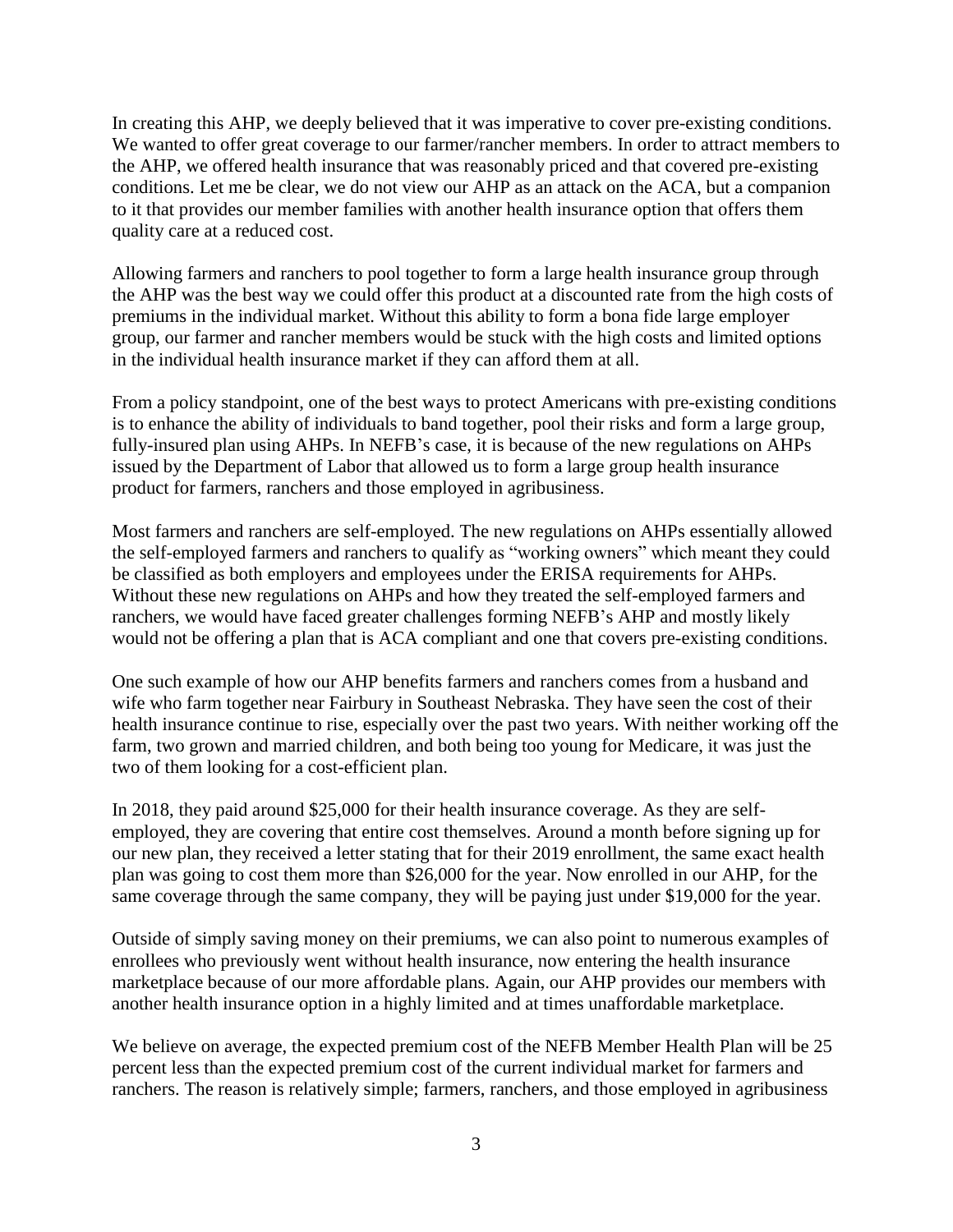are now a part of a large group, which can be rated at lower costs because risks can be pooled and spread out. Also, since our group of farmers and ranchers are rated as a large group employer, there are lower administrative costs and less price defense mechanisms built into the premiums.

To be eligible for our plan, members need to be an active farmer, rancher, or involved in agribusiness as AHPs require that participants be in a similar line of business. More specifically, members of our group must adhere to the following:

- For farmers and ranchers, 50 percent of their gross income must be in production agriculture.
- For agribusinesses, 50 percent of their gross income must come from production agriculture and must provide inputs and services essential to agriculture.
- Be an NEFB member in good standing since July 1, 2018 and maintain their NEFB membership throughout the coverage period.
- Live within the selected network's service area to enroll in and remain in the plan.
- Employers, dependents, and full-time (more than 30 hours) employees only are eligible. Part-time/seasonal employees are not eligible.
- Be a member of the new Nebraska Farm Bureau Employer Insurance Consortium.

Importantly, our AHP, like other fully-insured, "large group," self-insured AHPs, covers a series of requirements including the elimination of all pre-existing condition exclusions. All of these requirements are met per ACA regulations. Also, just like all ACA compliant and individual marketplace plans, ours does not rate participants on their health status. Our AHP rates participants on only geography and age. In terms of coverage, our plan offers coverage for the following items and services:

- Outpatient and inpatient care
- Prescription drugs
- Preventive services
- Laboratory services
- Prenatal and maternity care
- Mental health and substance abuse services
- Emergency room visits
- Rehabilitation and habilitation services

While we can certainly debate the need for some federal mandates, the need for coverage of those with pre-existing conditions is not included on that list. Farmers and ranchers, like everyone else, have in the past been affected by previous limitations on pre-existing medical conditions.

Historically, farmers and ranchers largely purchased their health insurance through the individual marketplace like other entrepreneurs and small business owners. It was and continues to be relatively common for either a spouse or both members of a farm and ranch family to hold another job simply due to need for affordable health insurance coverage. Our organization's goal in supporting the NEFB AHP was to help offer a more affordable health insurance option that